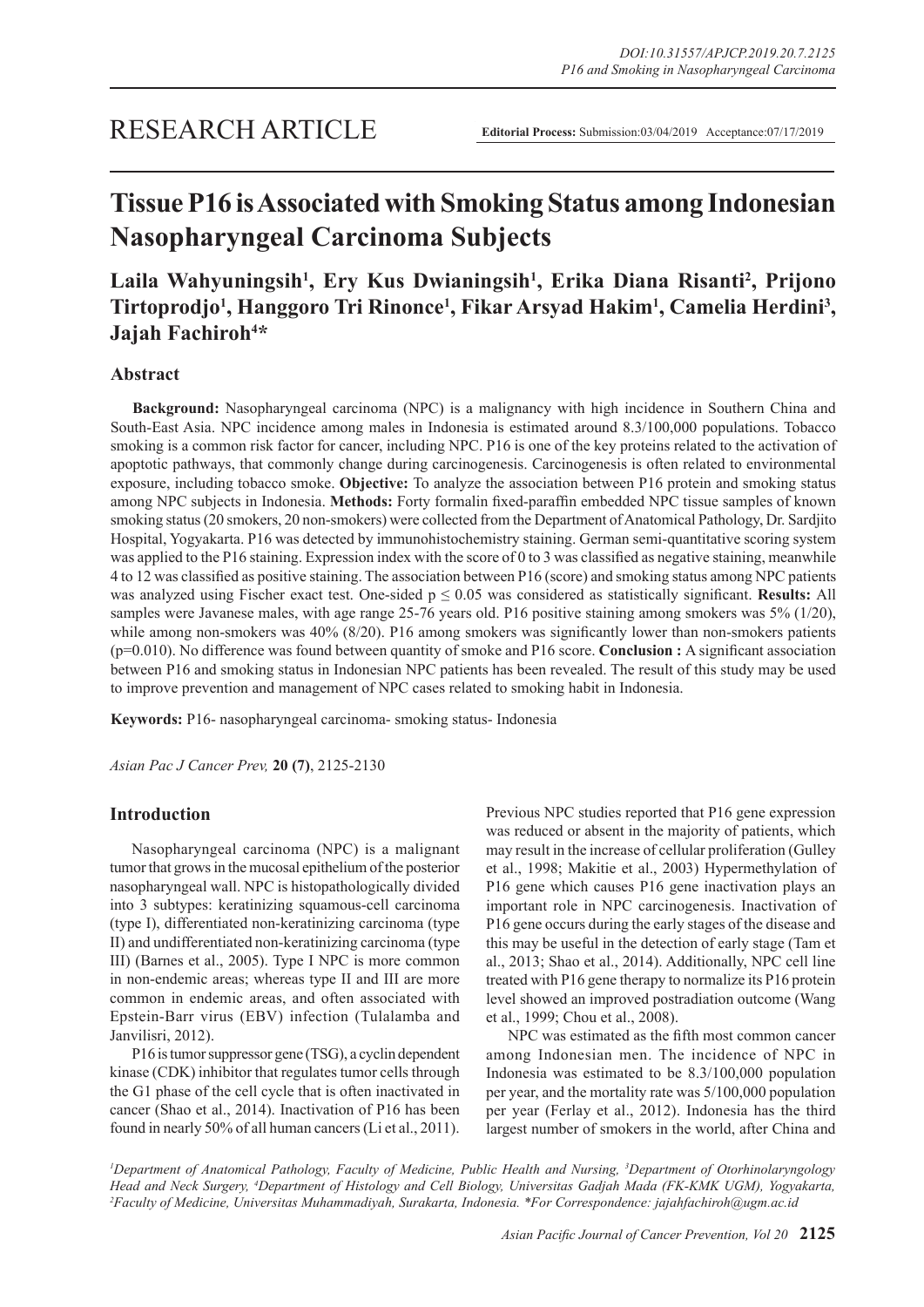#### *Laila Wahyuningsih et al*

India (WHO, 2012). The proportion of male smokers >15 years old reached 64.9% in 2013 (Badan Penelitian dan Pengembangan kesehatan-Kementerian Kesehatan RI, 2013). Previous studies have shown that smokers are at higher risk of developing NPC than non-smokers (Fachiroh et al., 2012; Xue et al., 2013; Xie et al., 2015; Yong et al., 2017). The younger the smoking is started, the higher the risk of developing NPC (Hsu et al., 2009).

This research is the first study reporting the analysis on the association of P16 gene expression ("P16 protein/ P16") and smoking status among males with NPC in Indonesia. This report is expected to reinforce the understanding of the molecular mechanisms of NPC associated with patient risk factors for better prevention and management.

## **Materials and Methods**

#### *Samples and data collection*

A hospital-based case control study on NPC was conducted from 2012 until 2016 (Principle investigator: Jajah Fachiroh). Demographic, clinical, and environmental exposure (dietary and non-dietary habits) information were collected through survey. A nested study using recruited data of NPC males with known smoking status was done. From these data, 40 formalin-fixed paraffin embedded (FFPE) tissues were collected (20 samples from tobacco smokers and 20 samples from neversmokers) from the Department of Pathological Anatomy, Dr. Sardjito General Hospital, Yogyakarta, Indonesia. Data on demographics, medical history and details of smoking habit were retrieved from the research database, including smoking duration and number of cigarettes smoked per day. For this study, tobacco smokers were determined as those who was smoking regularly for at least a year, while non-smokers were those who never smoked. All pathological specimens were reviewed and reclassified by expert pathologists to ensure tumor homogeneity, by having tumor cell count of at least 30%.

The research was approved by The Medical and Health Research Ethics Committee (MHREC) of the Faculty of Public Health and Nursing Universitas Gadjah Mada (FK-KMK-UGM), Yogyakarta, Indonesia and has obtained a study sampling permit from Dr. Sardjito Hospital, Yogyakarta, Indonesia.

#### *Immunohistochemistry (IHC) staining*

FFPE samples were cut into 3µ thick slide for IHC staining. FFPE sections were incubated, deparaffinized, and rehydrated. Antigen retrieval was performed using a decloaking chamber (BioCare Medical, USA). Detection of P16 was done by using monoclonal antibody anti-CDKN2A/ P16INK4a clone 2C5 (LSBio, USA) diluted to 1:150 in phosphate buffer saline (PBS). Diamino-benzidine (DAB) for visualization of positive cells was applied with a semi-automatic Intellipath FLX (BioCare Medical, USA) according to the manufacturer's instructions. Pancreatic carcinoma tissue was used for P16 staining positive control.

#### *Interpretation of P16 IHC results*

P16 protein was observed under a light microscope

by an independent and experienced pathologist. German semi-quantitative scoring system was used, by considering the staining intensity and staining extent (Kok et al., 2010). Each sample was given a score according to the intensity of the nucleic stain (no stain = 0, weak stain = 1, moderate stain  $= 2$ , strong stain  $= 3$ ) and the area fraction stained in the tumor cells  $(0\% = 0; 1 - 10\% = 1; 11 - 50\%$  $= 2$ ; 51–80% = 3; 81–100% = 4). Area fraction score was assessed by counting nuclear positive stained per 500 tumor cells in 5 high power fields (Matos et al., 2006). The final immunoreactivity score (Expression Index) was determined by multiplying the three-tier intensity score with the four-tier area fraction score, with the minimum score of 0 and a maximum score of 12. The cut-off point was set at 4. Expression index 0-3 was classified as negative ( or "loss of P16 gene expression"), while 4-12 was classified positive (with at least moderate staining in 11-50% tumor cells) (Kok et al., 2010).

#### *Statistical analysis*

Pack year was calculated based on the number of cigarettes smoked per day divided by 20, and multiplied by the year of smoking. Differences of years of smoke, number of cigarettes smoked per day and pack years were based on the median of each variable among the smokers.

The association between P16 and smoking status (including years of smoking, number of cigarettes smoked per day, and pack years) were analyzed using Fisher's exact test. A probability value of equal or less than 0.05 (1-sided) was considered as statistically significant.

#### **Results**

## *Demographic and clinicopathological features of NPC patients*

The demographic and clinicopathological features of the research subjects are summarized in Table 1. All subjects were male, Javanese ethnicity with age range from 25 to 76 years old (mean  $51.03 \pm 10.57$ ). Histopathological examination according to the World Health Organization (WHO) categories showed almost all subjects were WHO type 3 category, with one WHO type 2. All subjects were at late stage.

#### *Immunohistochemistry (IHC) Analysis of P16*

Histopathologic features of NPC and P16 detection in the tissue samples are shown in Figure 1. Hematoxylin-eosin (HE) staining of the tissues showed microscopic features of NPC, characterized with solid and infiltrative tumor nests, polymorphic cells with round-oval shapes, spindle nuclear with coarse chromatin and visible nucleoli. The nuclear immunoreactivity of the P16 was considered as positive and further used for analysis.

#### *P16 and Smoking Habit*

The analysis of P16 score among smoker and non-smoker groups is summarized in Table 2. The P16 examination showed the extent of the positive areas varied from 0-80% in both groups, while the intensity of the nucleic stain varied from no stain to moderate stain.

In the smoker group, 19/20 (95%) showed P16 score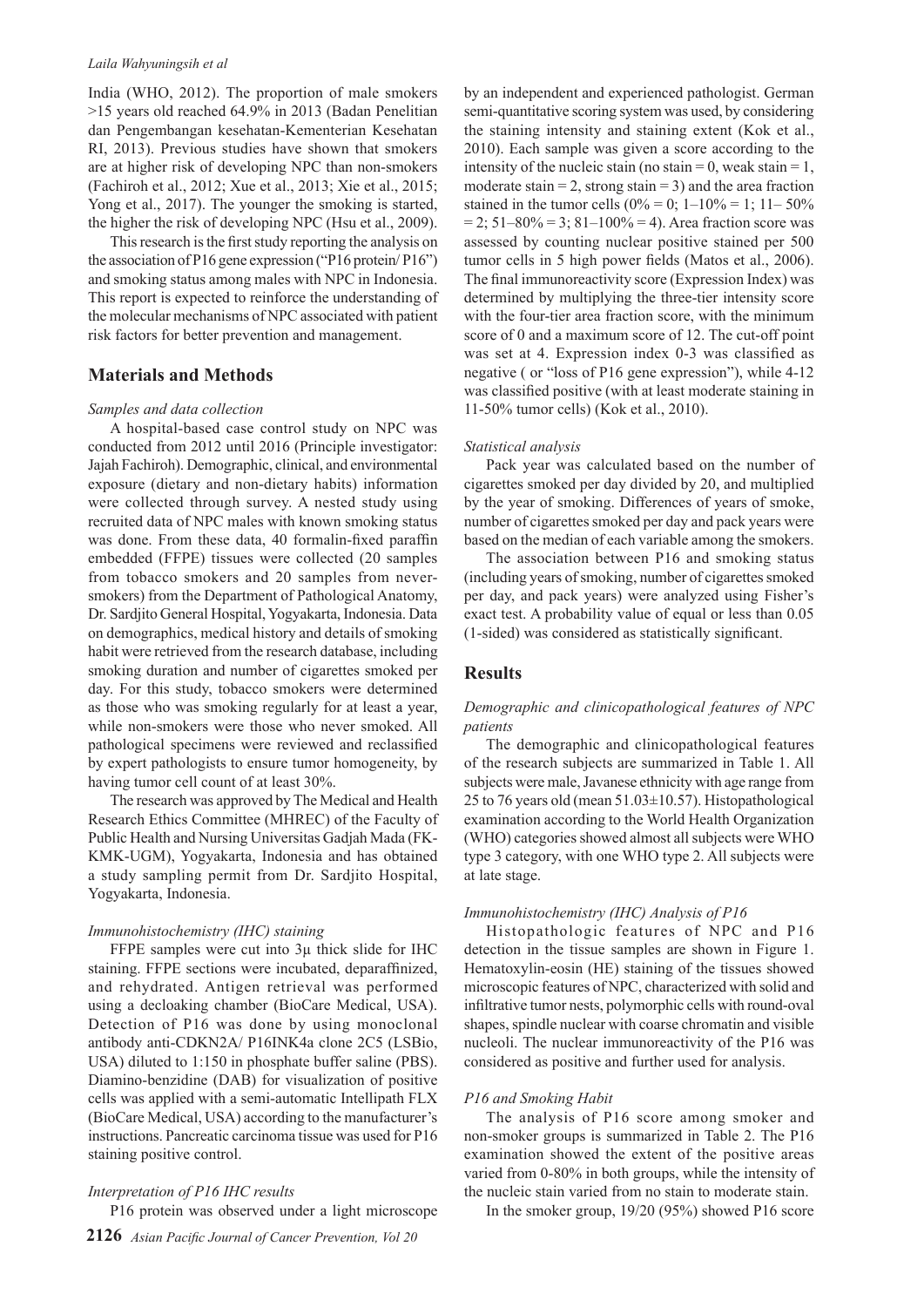| of the Subjects     |                  | Table 1. Demographic and Clinicopathological Features |  |
|---------------------|------------------|-------------------------------------------------------|--|
| Characteristic      | Smoker n $(\% )$ | Non-smokers $(\% )$                                   |  |
| Age                 |                  |                                                       |  |
| $\leq 50$ years old | 9(45)            | 9(45)                                                 |  |
| $>50$ years old     | 11(55)           | 11 (55)                                               |  |
|                     |                  | $51.03 \pm 10.57$                                     |  |
| Mean                | 50.90±10.22      | $51.15 \pm 11.17$                                     |  |
| Range               | $25 - 76$        |                                                       |  |
|                     | 33-76            | 25-66                                                 |  |
| WHO Type            |                  |                                                       |  |
| 1                   | 0(0)             | 0(0)                                                  |  |
| 2                   | 0(0)             | 1(5)                                                  |  |
| 3                   | 20(100)          | 19(95)                                                |  |
| Tumor Stage         |                  |                                                       |  |
| 2                   | 1(5%)            | $2(10\%)$                                             |  |
| 3                   | $2(10\%)$        | 5(25%)                                                |  |
| 4                   | 15 (75%)         | 13(65%)                                               |  |

below the cut-off level (expression index 1-3 or "loss of P16 gene expression"), while in the non-smoker group, 12/20 (60%) showed loss of P16 gene expression. Further analysis showed no correlation between P16 score with smoking intensity (Table 3).

## **Discussion**

Nasopharyngeal carcinoma is a cancer with a unique distribution worldwide. The Southeast Asia region is a hotspot for NPC (Ferlay et al., 2012). The geographical and racial profiles play roles in the NPC incidence (Tulalamba and Janvilisri, 2012). NPC is more prevalent in males compared to females, and the incidence tended to increase with age (Ferlay et al., 2012; Nawaz, 2015a), while in Indonesia 17% -21% of NPC cases were diagnosed at ages less than 30 years old (Adham et al., 2012). NPC is sensitive to radiation therapy; however, NPC has a poor prognosis because of its hidden location and non-specific early symptoms, which accounts for more than 50% of cases diagnosed at an advanced stage

Table 2. The Association between P16 Score and Smoking Status of NPC

| Characteristic                     |                      | Smokers $n$ $\frac{6}{6}$ | Non-smokers $n \binom{0}{0}$ <i>P-value</i> ** |      |
|------------------------------------|----------------------|---------------------------|------------------------------------------------|------|
| Staining extent in the tumor cells | $0\% = 0$            | 5(25)                     | 6(30)                                          |      |
|                                    | $1-10\% = 1$         | 9(45)                     | 4(20)                                          |      |
|                                    | $11 - 50\% = 2$      | 6(30)                     | 9(45)                                          |      |
|                                    | $81 - 100\% = 4$     | 0(0)                      | 1(5)                                           |      |
| Intensity of the nucleic stain     | no stain $= 0$       | 5(25)                     | 6(30)                                          |      |
|                                    | weak stain $= 1$     | 13(65)                    | 9(45)                                          |      |
|                                    | moderate stain $= 2$ | 2(10)                     | 5(25)                                          |      |
|                                    | strong stain $=$ 3   | 0(0)                      | 0(0)                                           |      |
| Expression Index $(EI)^*$          | $1-3$ (negative)     | 19(95)                    | 12(60)                                         | 0.01 |
|                                    | $4-12$ (positive)    | 1(5)                      | 8(40)                                          |      |



Figure 1. Histopathologic Feature of NPC and P16 Expression in NPC Patients and Pancreatic Carcinoma as a Positive Control. (A) Microscopic feature of NPC, showing infiltrative solid tumor nest (Hematoxylene Eosin (HE), 400X). (B) Nuclear staining of P16 expression in positive control (400X). (C) Negative expression of P16 in patient sample (400X). (D) Positive expression of P16 in patient sample (400X)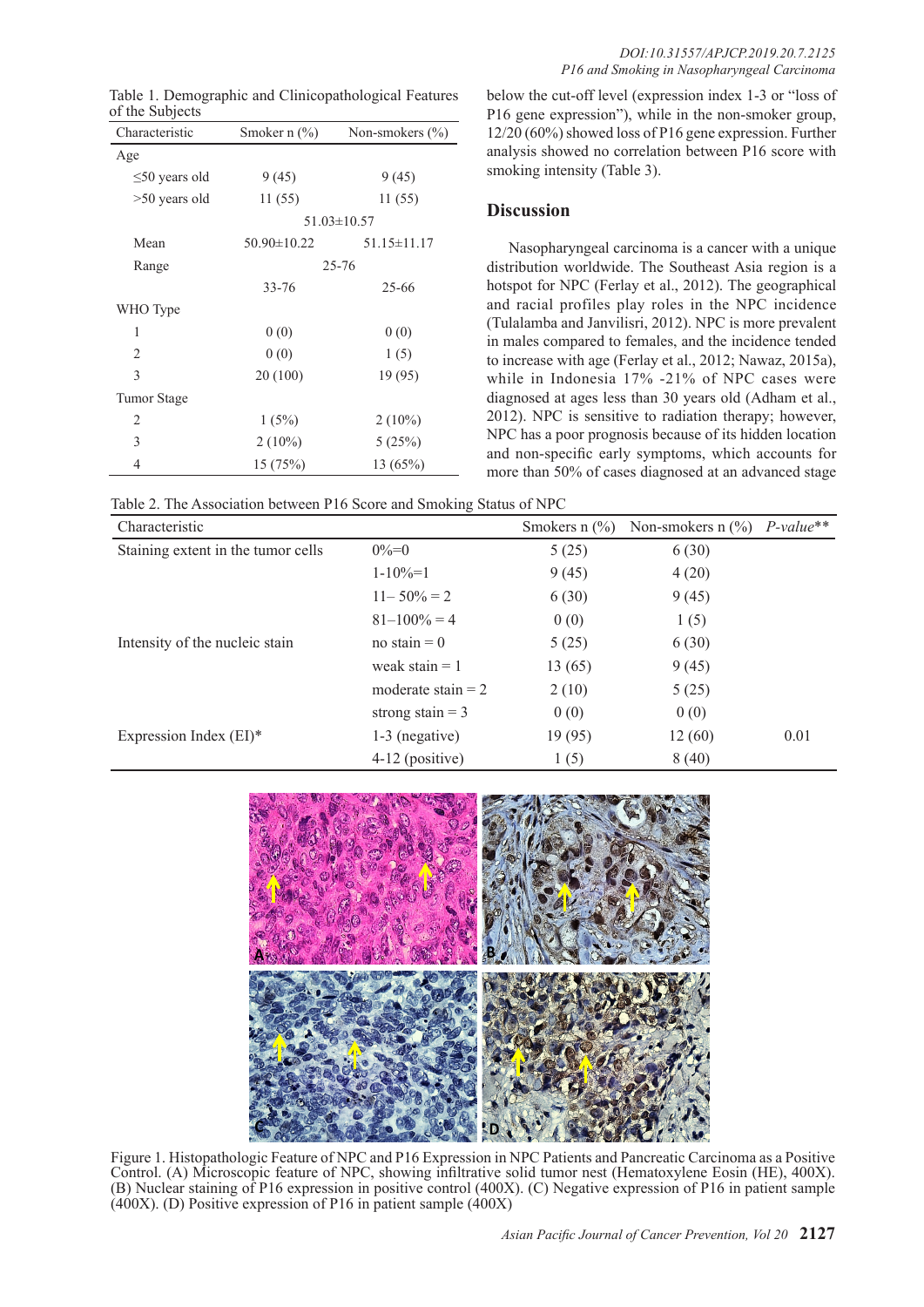Table 3. The Association between Smoking Intensity and P16 Score in NPC

|                         | P16 gene Expression Index (EI) P-value* |                                  |      |
|-------------------------|-----------------------------------------|----------------------------------|------|
| Characteristic          |                                         | 1-3 (Negative) $4-12$ (Positive) |      |
| Smoking Duration (Year) |                                         |                                  |      |
| <30                     | $8(40\%)$                               | $0(0\%)$                         | 1    |
| >30                     | 11(55%)                                 | 1(5%)                            |      |
| Cigarette per day       |                                         |                                  |      |
| <10                     | $10(50\%)$                              | $0(0\%)$                         | 1    |
| >10                     | 9(45%)                                  | 1(5%)                            |      |
| $30$                    | 15(75%)                                 | $0(0\%)$                         | 0.25 |
| >30                     | $4(20\%)$                               | 1(5%)                            |      |

\*Fisher's exact test analysis, one sided p value  $\leq$  5 considered as statistically significant

with local expansion (Tulalamba and Janvilisri, 2012; Peng et al., 2014; Nawaz et al., 2015b) that requires more complicated treatments.

Indonesia is estimated to have an intermediate incidence of NPC, characterized by peak incidence at later age with majority of WHO type II/ III (Adham et al., 2012) On the other hand, NPC in non-endemic populations had double peaks of incidence at adolescence and late adulthood (Bray et al., 2008), with the majority with WHO type I.

WHO data showed that Indonesia has the third largest number of adult tobacco smokers in the world, after China and India. The majority of active smokers in Indonesia are male, amounting to 47.5% while only 1.1% of women (Badan Penelitian dan Pengembangan kesehatan-Kementerian Kesehatan R, 2013). Tobacco smoking is a known risk for NPC, from low to high incidence populations (Turkoz et al., 2011; Fachiroh et al., 2012; Jia and Qin, 2012; Yong et al., 2017; Long et al., 2017); this pattern may be in concordance to the predominant NPC incidence among males, compared to females. Exposure to carcinogens early in life could have substantial impacts on the development of NPC. Cigarette carcinogens act as mutagenic and DNA damaging agents that initiate tumorigenesis in normal nasopharyngeal epithelial cells (Hsu et al., 2009; Gupta et al., 2017; Long et al., 2017).

The cumulative effect of exposure to tobacco smoking to the risk of NPC is significant and tends to be a dose-dependent pattern. The risk of developing NPC rises as the number of cigarettes smoked is increased (intensity of cigarettes smoked per day and the amount of pack years) (Fachiroh et al., 2012; Xue et al., 2013; Gupta et al., 2017; Long et al., 2017).

In this study, in the NPC tissue, the loss of P16 gene expression ("P16 protein") was much higher among smokers compared to non-smokers. This finding proved the association P16 gene expression and smoking status in NPC patients independent of disease stage (p=0.692; data not shown). However, we could not derive any correlation between P16 scores with smoking intensity among NPC.

The mechanism of P16 gene inactivation was often caused by deletion, methylation, or gene mutation causing an alteration of protein production (Lo et al., 1996), similar to those found in NPC and non-small cell lung carcinoma (NSCLC) (Gulley et al., 1998; Tam et al., 2013). Studies of NSCLC cell lines showed that homozygous deletions were the most common mechanism of inactivation of the P16 gene, followed by methylation and mutation (Tam et al., 2013). Multiple studies have examined that down-regulation of P16 gene expression and its association with promoter hypermethylation is common in NPC (Mäkitie et al., 2003; Hutajulu et al., 2011; Lee and Pausova, 2013; Shao et al., 2014; Nawaz, 2015a; Jiang et al., 2016). Cigarette smoke is a powerful environmental modifier for DNA methylation (Lee and Pausova, 2013). In addition, cigarette smoke triggers a chronic nasopharyngeal mucosal inflammation that is facilitated in a person infected with EBV, in which Latent Membrane Protein 1 (LMP1) may be involved in P16 gene methylation (Mäkitie et al., 2003; Chou et al., 2008; Adham et al., 2012). Research on the Chinese population showed that cigarettes were related to DNA methylation (Zhu et al., 2016). Tobacco smoking has also been shown to be associated with P16 gene hypermethylation in NSCLC (Zhang et al., 2011). A study of the North Indian population also showed that smoking speeded up the hypermethylation of P16 genes, thus disabling their expression, making the person more susceptible to the risk of lung and other solid carcinomas (Deep et al., 2012). However Tam et al. failed to find a relationship between smoking and method of inactivation of P16 gene expression in NSCLC cases (Tam et al., 2013).

Air pollutants derived from vehicle fumes, factory smoke or burning residues have the potential to cause cancer, but the risk of malignancy is lower when compared to cigarette smoke (Loomis et al., 2013). Other air pollutants (carcinogens) that may affect DNA methylation include formaldehyde, which is widely used in household products such as adhesives, fungicides, germicides and disinfectants (Zhu et al., 2005). No data have linked the effect of formaldehyde to expressions of the P16 gene on NPC. The effect of pollutants (including secondary/ tertiary smoke exposures or other carcinogenic substances from non-cigarette sources was not observed in this study.

Regardless of the small number of subjects, this study has proven the association between smoking habit and expression of the P16 protein of NPC tissue. With a larger number of samples, it will be interesting to observe as well how other carcinogens from environmental exposures may modify the association. Further, it is worth studying the mechanism(s) underlying the loss of P16 gene expression in NPC tissue. Additionally, closely observing the association between the loss of P16 gene expression and smoking habit with the prognosis of NPC patients is also worth pursuing, as it was previously observed that patients who smoked had lower P16 gene expression which lead to poorer prognosis among NPC patients (Hwang et al., 2002).

In conclusion, in this study, a significant association between P16 and smoking status in Indonesian patients with NPC was observed. This study may raise the awareness of the mechanism(s) involved in the association of smoking habit and NPC, and further may be used to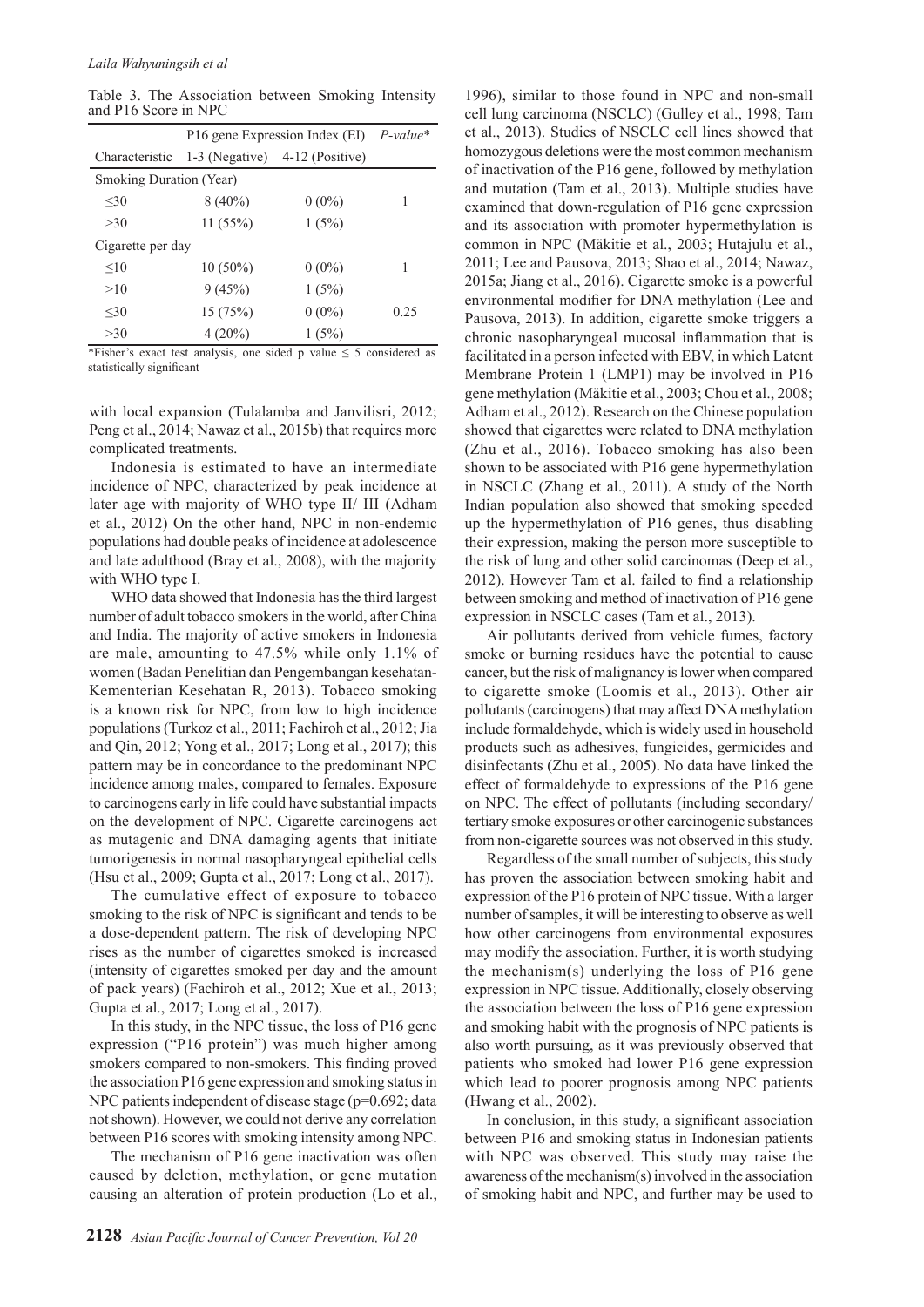improve prevention, treatment and management of NPC.

## **Acknowledgements**

We are grateful to staff at Klinik Bahasa FK-KMK UGM for proofreading the text, Saihas Suhda for managing the study, Dwi Hartati for managing the database, and Agustin for IHC staining work. This work was supported by grant from Penelitian Unggulan Perguruan Tinggi (PUPT) 2016, Ministry of Research, Technology and Higher Education Republic of Indonesia.

## **References**

- Adham M, Kurniawan AN, Muhtadi AI, et al (2012). Nasopharyngeal in Indonesia: epidemiology, incidence, signs and symptoms at presentation. *Chin J Cancer*, **31**, 185–96.
- Badan Penelitian dan Pengembangan kesehatan-Kementerian Kesehatan RI (2013). Riset Kesehatan Dasar (Riskesdas 2013), Jakarta, Badan Litbangkes-Depkes RI.
- Barnes L, Eveson JW, Reichart P, et al (2005). World Health Organization classification of tumours. Pathology and genetics of head and neck tumours, Lyon, IARC Press.
- Bray F, Haugen M, Moger TA, et al (2009). Age-incidence curves of nasopharyngeal carcinoma worldwide: bimodality in low risk populations and aethologic implictions. *Cancer Epidemiol Biomarkers Prev*, **17**, 2356-65.
- Chong VH, Telisinghe PU, Lim E, et al (2015). Declining incidence of nasopharyngeal carcinoma in Brunei Darussalam: a three decade study (1986-2014). *Asian Pac J Cancer Prev*, **16**, 7097–101.
- Chou J, Ling YC, Kim J, et al (2008). Nasopharyngeal carcinoma review of molecular mechanisms of tumorigenesis. *Head Neck*, **30**, 946–63.
- Deep JS, Sidhu S, Chandel A, Thapliyal S, Garg C (2012). Aberrant methylation in promoters of *GSTP1*, P16, *p14*, and *RASSF1A* genes in smokers of North India. *ISRN Pulmonol*, **2012**, 1–6.
- Fachiroh J, Sangrajrang S, Johansson M, et al (2012). Tobacco consumption and genetic susceptibility to nasopharyngeal carcinoma (NPC) in Thailand. *Cancer Causes Control*, **23**, 1995–2002.
- Ferlay J, Soerjomataram I, Ervik M, et al (2013). GLOBOCAN 2012 v1.0, Cancer Incidence and Mortality Worldwide: IARC CancerBase No. 11 [globocan.iarc.fr]. Lyon, France: Internasional Agency for Research on Cancer. Accessed: 12 July 2016.
- Gulley ML, Nicholls JM, Schneider BG, et al (1998). Nasopharyngeal carcinomas frequently lack the P16*/ MTS1* tumor supressor protein but consistenly express the retinoblastoma gene product. *Am J Pathol*, **152**, 865-9
- Gupta B, Kumar N, Johnson NW (2017). Relationship of lifetime exposure to tobacco, alcohol and second hand tobacco smoke with upper aero-digestive tract cancers in India: a case-control study with a life-course perspective. *Asian Pac J Cancer Prev*, **18**, 347–56.
- Hsu WL, Chen JY, Chien YC, et al (2009). Independent effect of EBV and cigarette smoking on nasopharyngeal carcinoma: A 20-year follow-up study on 9,622 males without family history in Taiwan. *Cancer Epidemiol Biomarkers Prev*, **18**, 1218–26.
- Hutajulu SH, Indrasari SR, Indrawati LPL, et al (2011). Epigenetic markers for early detection of nasopharyngeal carcinoma in a high risk population. *Mol Cancer*, **10**, 1-9.
- Hwang CF, Cho CL, Huang CC, et al (2002). Loss og cyclin

*D1* and p16 expression correlates with local recurrence in nasopharyngeal carcinoma following radiotherapy. *Ann Oncol*, **13**, 1246-51.

- Jia WH, Qin HD (2012). Non-viral environmental risk factors for nasopharyngeal carcinoma: a systematic review. *Sem Cancer Biol*, **22**, 117–26.
- Jiang W, Cai R, Chen QQ (2016). DNA methylation biomarkers for nasopharyngeal carcinoma: diagnostic and prognostic tools. *Asian Pac J Cancer Prev*, **16**, 8059–65.
- Kok L, Lee M, Tyan Y, et al (2010). Comparing the scoring mechanisms of p16 INK4a immunohistochemistry based on independent nucleic stains and independent cytoplasmic stains in distinguishing between endocervical and endometrial adenocarcinomas in a tissue microarray study. *Arch Gynecol Obstet*, **281**, 293–300.
- Lee KWK, Pausova Z (2013). Cigarette smoking and DNA methylation. *Front Genet*, **4**, 1–11.
- Li LL, Shu XS, Wang ZH, et al (2011). Epigenetic disruption of cell signaling in nasopharyngeal carcinoma. *Chin J Cancer*, **30**, 231-9.
- Lo K, Cheung S, Leung S, et al (1996). Hypermethylation of the p16 gene in nasopharyngeal carcinoma. *Cancer Res*, **56**, 2721-5
- Loomis D, Grosse Y, Lauby-Secretan B, et al (2013). The carcinogenicity of outdoor air pollution. *Lancet Oncol*, **14**, 1262-3.
- Long M, Fu Z, Li P, et al (2017). Cigarette smoking and the risk of nasopharyngeal carcinoma: a meta-analysis of epidemiological studies. *BMJ Open*, **7**, 1-11.
- Makitie AA, MacMillan C, Ho J, et al (2003). Loss of p16 expression has prognostic significance in human nasopharyngeal carcinoma. *Clin Cancer Res*, **9**, 2177-84.
- Matos LLD, Stabenow E, Tavares MR, et al (2006). Immunohistochemistry quantification by a digital computer-assisted method compared to semiquantitative analysis. *Clinics (Sao Paulo)*, **61**, 417–24.
- Nawaz I (2015a). Employing epigenetic marks to detect cancer. Studies on nasopharyngeal carcinoma and lung cancer, Stockholm, Karolinska University Press.
- Nawaz I, Moumad K, Martorelli D, et al (2015b). Detection of nasopharyngeal carcinoma in Morocco (North Africa) using a multiplex methylation-specific PCR biomarker assay. *Clin Epigenetics*, **7**, 1-12.
- Peng G, Ca RB, Li YH, et al (2014). Alterations of cell cycle control proteins SHP-1/2, p16, CDK4 and cyclin D1 in radioresistant nasopharyngeal carcinoma cells. *Mol Med Rep*, **10**, 1709-16.
- Peterson BR, Nelson BL (2013). Nonkeratinizing undifferentiated nasopharyngeal carcinoma. *Head Neck Pathol*, **7**, 73–5.
- Shao Y, Jiang H, Wu X, et al (2014). p16 promoter hypermethylation is associated with increased risk of nasopharyngeal carcinoma. *Mol Clin Oncol*, **2**, 1121–4.
- Tam KW, Zhang W, Soh J, et al (2013). *CDKN2A/*p16 inactivation mechanisms and their relationship to smoke exposure and molecular features in non–small-cell lung cancer. *J Thorac Oncol*, **8**, 1378–88.
- Tulalamba W, Janvilisri T (2012). Nasopharyngeal carcinoma signaling pathway: an update on molecular biomarkers. *Int J Cell Biol*, **2012**, 1-10.
- Turkoz FP, Celenkoglu G, Dogu GG, et al (2011). Risk factors of nasopharyngeal carcinoma in Turkey-an epidemiological survey of the Anatolian Society of Medical Oncology. *Asian Pac J Cancer Prev*, **12**, 3017–21.
- Wang GL, Lo KW, Tsang KS, et al (1999). Inhibiting tumorigenic potential by restoration of p16 in nasopharyngeal carcinoma. *Br J Cancer*, **7**, 1122–6.
- Wei K, Xu Y, Liu J, et al (2010). No incidence trends and no